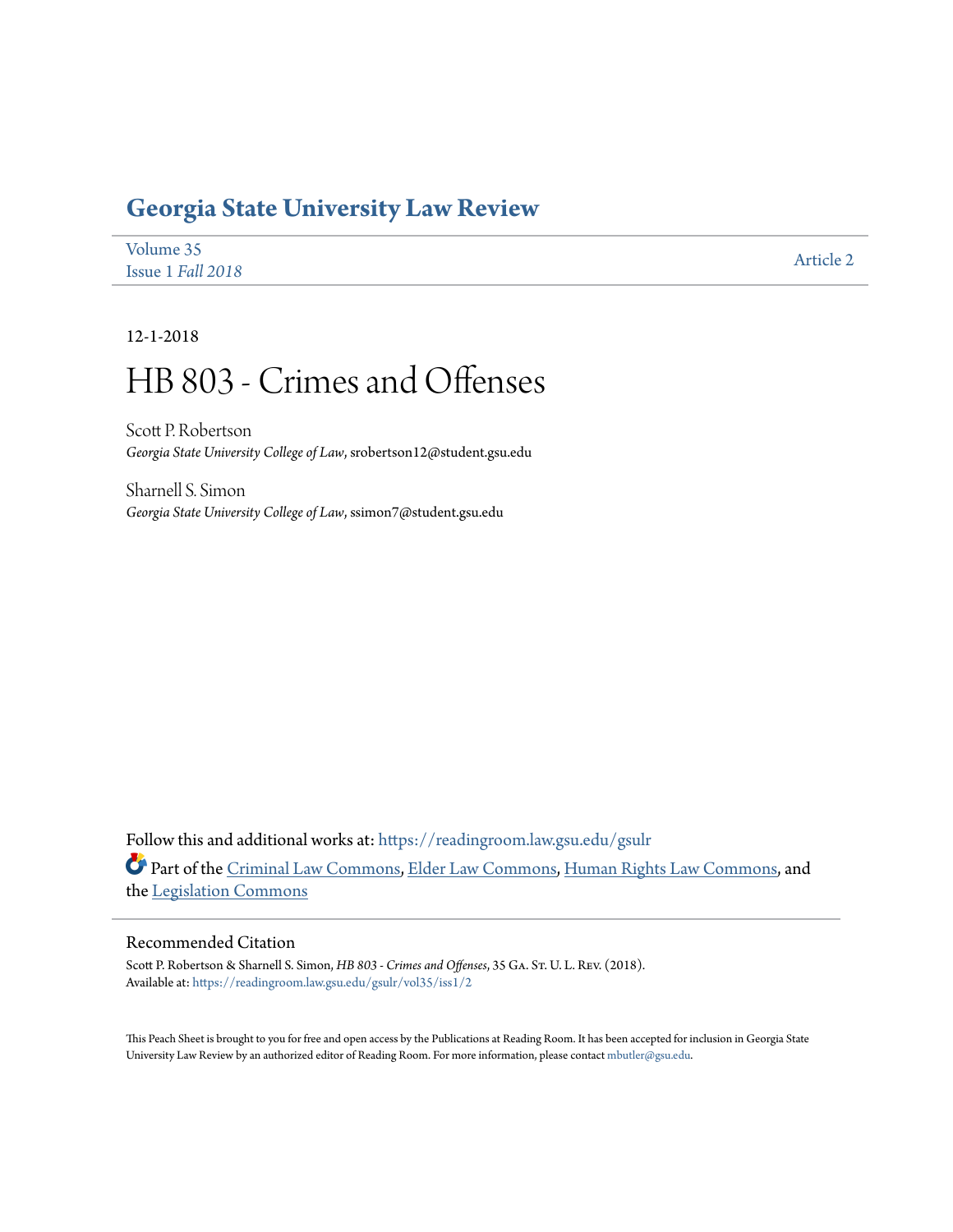# **CRIMES AND OFFENSES**

# *Crimes Against the Person: Amend Article 8 of Chapter 5 of Title 16 of the Official Code of Georgia Annotated, Relating to Protection of Elder Persons, so as to Prohibit Trafficking a Disabled Adult, Elder Person, or Resident; Provide for Definitions, Provide for Elements of the Crime; Provide for Punishment; Provide for Related Matters; Repeal Conflicting Laws; And for Other Purposes*

| <b>CODE SECTIONS:</b>  | O.C.G.A. § 16-5-102.1 (amended)          |
|------------------------|------------------------------------------|
| <b>BILL NUMBER:</b>    | HB 803                                   |
| <b>ACT NUMBER:</b>     | 419                                      |
| <b>GEORGIA LAWS:</b>   | 2018 Ga. Laws 608                        |
| SUMMARY:               | The Act criminalizes the trafficking of  |
|                        | elders, disabled adults, and residents   |
|                        | for the purpose of appropriating their   |
|                        | resources, such as Social Security and   |
|                        | disability benefits. According to the    |
|                        | Act, this conduct constitutes a felony   |
|                        | and those convicted could serve up to    |
|                        | twenty years in prison or receive a fine |
|                        | of up to \$100,000, or both. The Act     |
|                        | defines relevant terms, exempts          |
|                        | physicians and other health care         |
|                        | providers who act pursuant to lawful     |
|                        | authorization, and repeals all           |
|                        | conflicting laws.                        |
| <b>EFFECTIVE DATE:</b> | July 1, 2018                             |
|                        |                                          |

# *History*

**With the elderly population in Georgia quickly growing, the need**  to protect those among the State's most vulnerable rises.<sup>1</sup> Since 2010,

1

 **<sup>1</sup>***. See* **Craig Schneider,** *As Georgia Ages, Shortage of Docs for Seniors***, ATLANTA J. CONST. (Dec. 3, 2016, 12:00 AM), https://www.myajc.com/news/local/georgia-ages-shortage-docs-forseniors/OM3ppjoUPNlL0mC45nflrO/ [https://perma.cc/DLX6-YEXP] ("[I]n metro Atlanta, a place**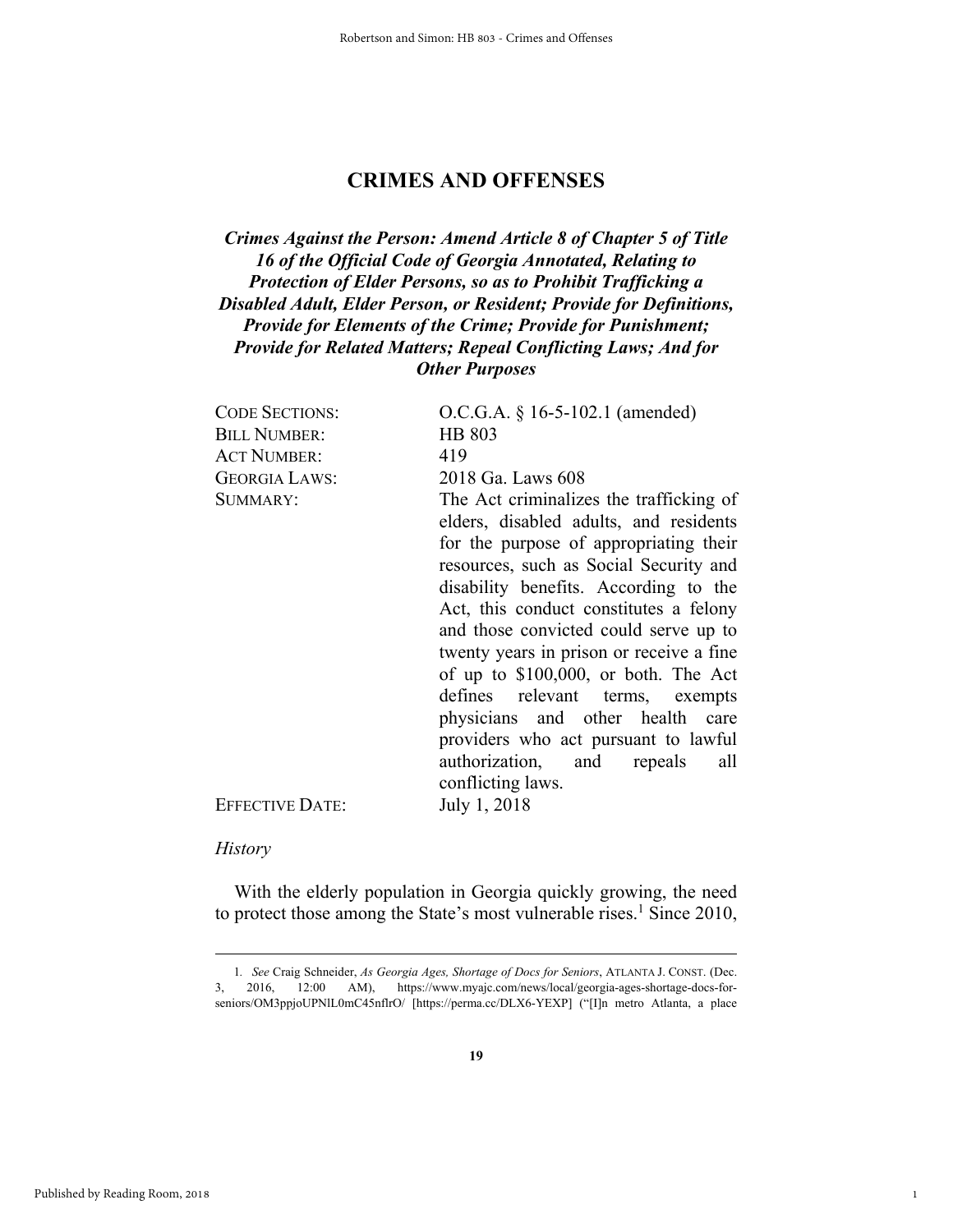**more than 3,000 people have been charged with crimes against elders in Georgia.2 Media attention surrounding elder abuse ramped up in the wake of the 2017–2018 Georgia General Assembly's legislation session.3 For example, public outcries for elder abuse registries increased.4 A registry would make citizens aware of the nursing homes found guilty of elder abuse, similar to a sex offender registry. Although the General Assembly did not address the registry issue in the 2017–2018 legislative session, it substantively addressed another important issue.** 

**Although Georgia is one of the leading states pushing legislation to protect the elderly population, the Georgia Code fails to address an**  emerging epidemic.<sup>5</sup> Article 8 of Chapter 5 of Title 16 in the Official **Code of Georgia Annotated lays out the criminal provisions related to**  protection of elder persons.<sup>6</sup> Georgia Code section 16-5-102 punishes **those who exploit, threaten, intimidate, or attempt to intimidate elderly persons or disabled adults.7 The statute imposes a penalty of up to twenty years in prison or a \$50,000 fine, or both.8 Prior to House Bill (HB) 803, this Code section was the only law related to protecting elders and disabled persons from abuse and fraudulent** 

**generally known for young people and families, the older adult population of people above the age of 60 doubled between 1970 to 2000. It doubled again between 2000 [and] 2015, according to the Atlanta Regional Commission.").** 

 **<sup>2.</sup> Sandy Hodson,** *Bills Raising Protections for Elderly, Disabled Adults Approved***, AUGUSTA CHRON. (Mar. 30, 2018, 9:51 PM), http://www.augustachronicle.com/news/20180330/bills-raisingprotections-for-elderly-disabled-adults-approved [https://perma.cc/ENR9-DNPU].** 

**<sup>3</sup>***. See, e.g.***,** *id.*

**<sup>4</sup>***. See* **J.D. Capelouto,** *Elder Abuse: Prosecutions Rise Under New State Law***, ATLANTA J. CONST. (June 29, 2017, 2:20 PM), https://www.myajc.com/news/elder-abuse-prosecutions-rise-under-new-statelaw/uTWFsuvqvBVwsKKsTgIttL/ [https://perma.cc/YK2K-4S7F] ("Despite a new statewide focus on the issue, Georgia has no elder abuse registry, unlike Tennessee and New Hampshire, two leading states in addressing elder abuse. An elder abuse registry would work similarly to how child and sexual abuse registries work, according to abuse experts who have been advocating for one.").** 

 **<sup>5.</sup> Video Recording of House Judiciary Non-Civil Committee Meeting at 8 min., 20 sec. (Feb. 21, 2018) (remarks by Rep. Wendell Willard (R-51st)), https://livestream.com/accounts/19771794/events/7993570/videos/170534174 [https://perma.cc/S2Y7- A4AZ] [hereinafter House Committee Video]; Video Recording of Senate Health and Human Services Committee Meeting at 3 min., 50 sec. (Mar. 20, 2018) (remarks by Rep. Willard (R-51st)), https://livestream.com/accounts/25225476/events/7946812/videos/172003562 [https://perma.cc/TT5F-JSXN] [hereinafter Senate Committee Video].** 

**<sup>6</sup>***. See generally* **O.C.G.A. §§ 16-5-100 to -05 (2018).** 

**<sup>7</sup>***. See generally* **O.C.G.A. § 16-5-102 (2018).** 

 **<sup>8.</sup> O.C.G.A. § 16-5-102(a) (2018).**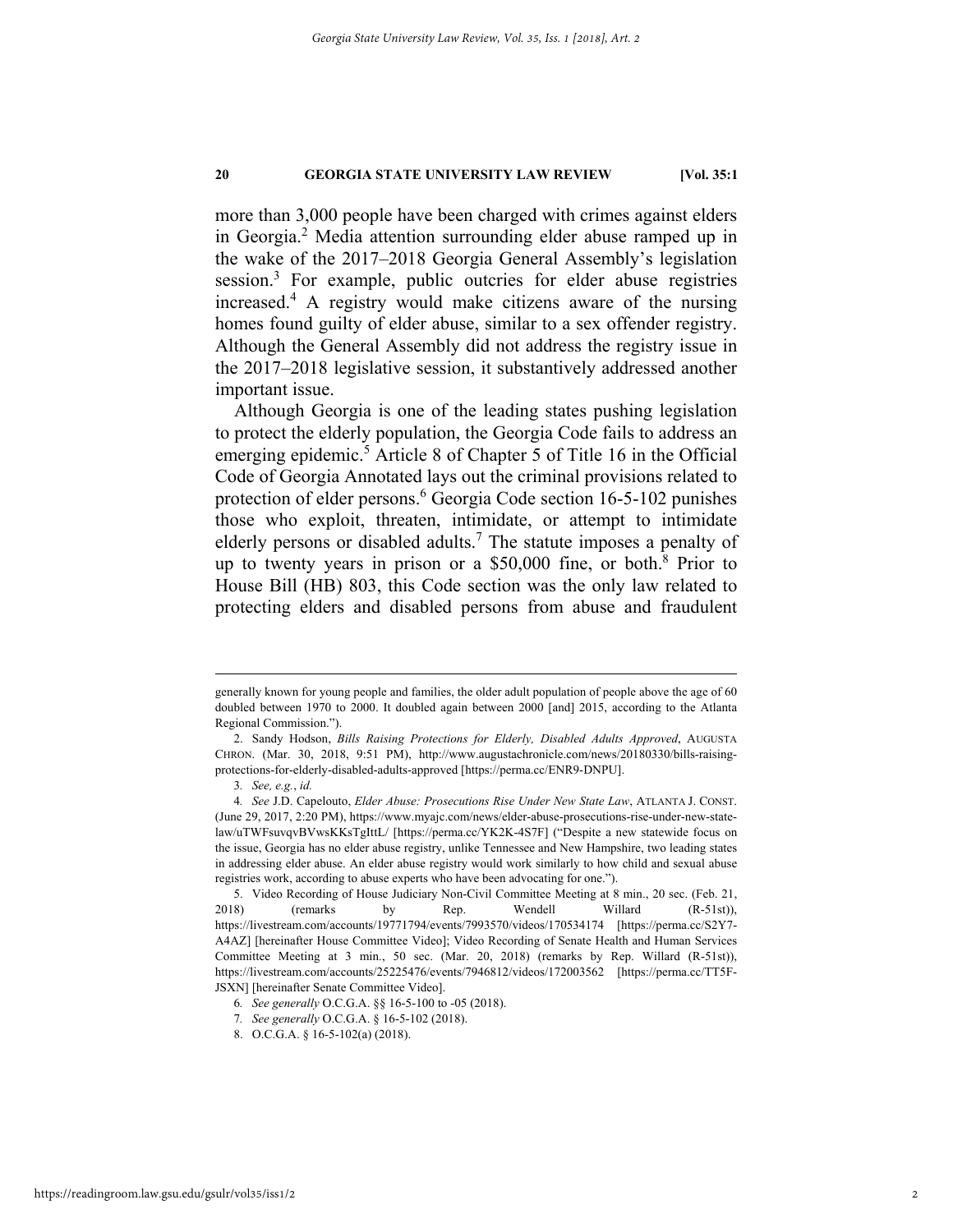**activity. However, the law fails to encompass all forms of crimes surrounding the elderly and disabled.** 

**In 2015, the Georgia Bureau of Investigation (GBI) hired eight new agents to work with a task force under its Investigative Division.9 The task force travels around the state to train law enforcement officers to identify elder abuse and exploitation.10 The results have been favorable, leading to more elder abuse-related arrests.11 The GBI was concerned about people locking away the elderly and disabled citizens for whom they are responsible and collecting Social Security and disability benefits for themselves.12 According to sponsors of the bill, a "criminal enterprise" operating in Georgia recruits vulnerable elderly and disabled people and "warehouse" them to steal their benefits.13**

**Traffickers particularly pinpoint those who lack the capacity to**  speak up for themselves and have no family to ensure their safety.<sup>14</sup> **The enterprise goes so far as to target veterans for the purpose of appropriating military retirement pay.15 The GBI has also caught traffickers with medical prescriptions which were filled using victims' names and personal information.16 The traffickers would deprive their victims of much-needed medication and sell it instead.17 Often, the victims received inadequate food or water and lived in unsatisfactory conditions.18 When law enforcement would close in on the perpetrators, they simply moved the abused individuals to a new county or home to avoid detection.19**

**The GBI discovered a need for a system to catch people who navigate from place to place in an effort to avoid criminal exposure.20**

 **<sup>9.</sup> Capelouto,** *supra* **note 4.** 

**<sup>10</sup>***. Id.*

**<sup>11</sup>***. Id.* **("The GBI has seen results: Over a six-year period, the number of charges per year issued against Georgians for crimes against elderly people more than quintupled—366 charges were issued in 2010, while 2016 saw 2,082 charges, according to data provided by the GBI.").** 

**<sup>12</sup>***. See* **Senate Committee Video,** *supra* **note 5, at 6 min., 45 sec. (remarks by GBI Dir. Vernon Keenan).** 

**<sup>13</sup>***. Id.*

**<sup>14</sup>***. Id.* **at 11 min., 5 sec. (remarks by Asst. District Attorney Jason Marbutt).** 

**<sup>15</sup>***. Id.* **at 7 min., 18 sec. (remarks by GBI Dir. Vernon Keenan).** 

**<sup>16</sup>***. Id.* **at 9 min. 7 sec. (remarks by GBI Dir. Vernon Kennan).** 

**<sup>17</sup>***. Id.*

 **<sup>18.</sup> House Committee Video,** *supra* **note 5; Senate Committee Video,** *supra* **note 5.** 

 **<sup>19.</sup> Senate Committee Video,** *supra* **note 5, at 7 min., 40 sec. (remarks by GBI Dir. Vernon Keenan).** 

**<sup>20</sup>***. See id.* **at 4 min., 20 sec. (remarks by Rep. Wendell Willard (R-51st)) ("So they need us to have**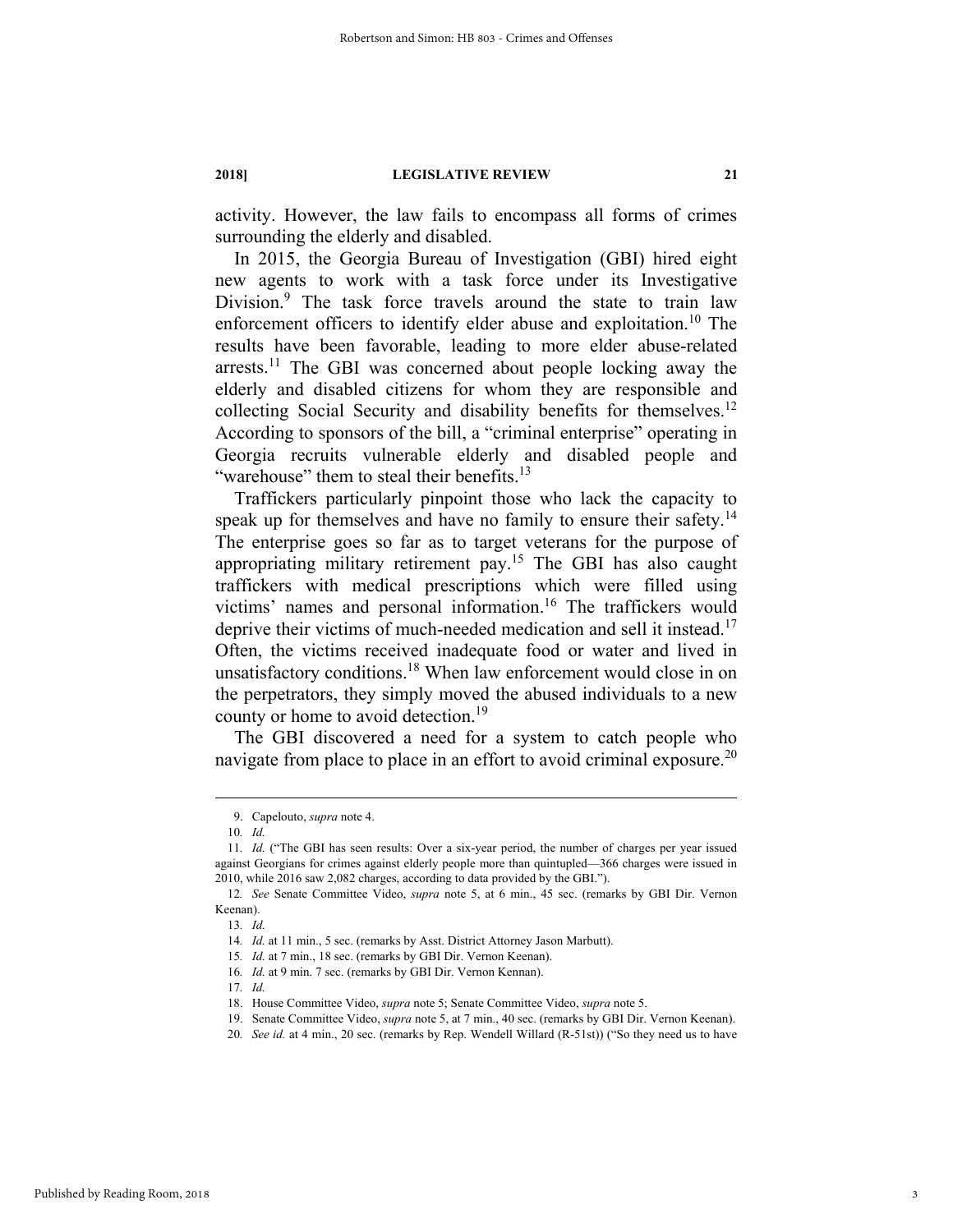**To jumpstart necessary legislation, the Director of the GBI, Vernon Keenan, brought the issue to the attention of the Chairman of the Georgia House of Representatives Judiciary Committee, Representative Wendell Willard (R-51st). HB 803 seeks to contribute to the fight against this niche sector of criminal conduct by providing law enforcement and prosecutors a tool to punish traffickers that did not exist before, further protecting the State's vulnerable citizens.21**

# *Bill Tracking of HB 803*

# *Consideration and Passage by the House*

**Representative Wendell Willard (R-51st) wrote HB 803 and served as its primary sponsor in the House.22 His co-sponsors in the House included Representatives Sharon Cooper (R-43rd), Clay Cox (R-108th), Eddie Lumsden (R-12th), Ed Rynders (R-152nd), and Sheila**  Nelson (D-125th).<sup>23</sup> The House read the bill for the first time on **February 1, 2018, and for the second time on February 5, 2018.24 The Speaker of the House, Representative David Ralston (R-7th) committed the bill to the Judiciary Non-Civil Committee.25 On February 21, 2018, the House Committee met to discuss the bill at**  which time Representative Willard voiced his support for the bill.<sup>26</sup> **The Committee amended the bill in part and favorably reported the bill by Committee substitute on February 22, 2018.27**

further legislation . . . that will in effect give the tool that's necessary for law enforcement to stop this **type of conduct.").** 

**<sup>21</sup>***. See* **Georgia General Assembly, HB 635, Bill Tracking, http://www.legis.ga.gov/Legislation/en-US/display/20172018/HB/635 [https://perma.cc/45B5-8WNB]. Gov. Nathan Deal (R) signed House Bill 635 on May 7, 2018.** *Id.* **The bill, sponsored by Rep. Sharon Cooper (R-43rd), later became Act 418, which provides for the establishment of at-risk adult protective investigative teams to coordinate investigations of and responses to suspected instances of abuse, neglect, or exploitation of disabled adults or elder persons.** *Id.***;** *see also* **Senate Committee Video,** *supra* **note 5, at 4 min., 20 sec. and 5 min., 25 sec. (remarks by Rep. Wendell Willard (R-51st)).** 

 **<sup>22.</sup> Georgia General Assembly, HB 803, Bill Tracking, http://www.legis.ga.gov/Legislation/en-US/Display/20172018/HB/803 [https://perma.cc/N25E-NZUG] [hereinafter HB 803 Bill Tracking].** 

**<sup>23</sup>***. Id.*  **24. State of Georgia Final Composite Status Sheet, HB 803, May 10, 2018.** 

**<sup>25</sup>***. Id.*

**<sup>26</sup>***. See generally* **House Committee Video,** *supra* **note 5.** 

 **<sup>27.</sup> State of Georgia Final Composite Status Sheet, HB 803, May 10, 2018.**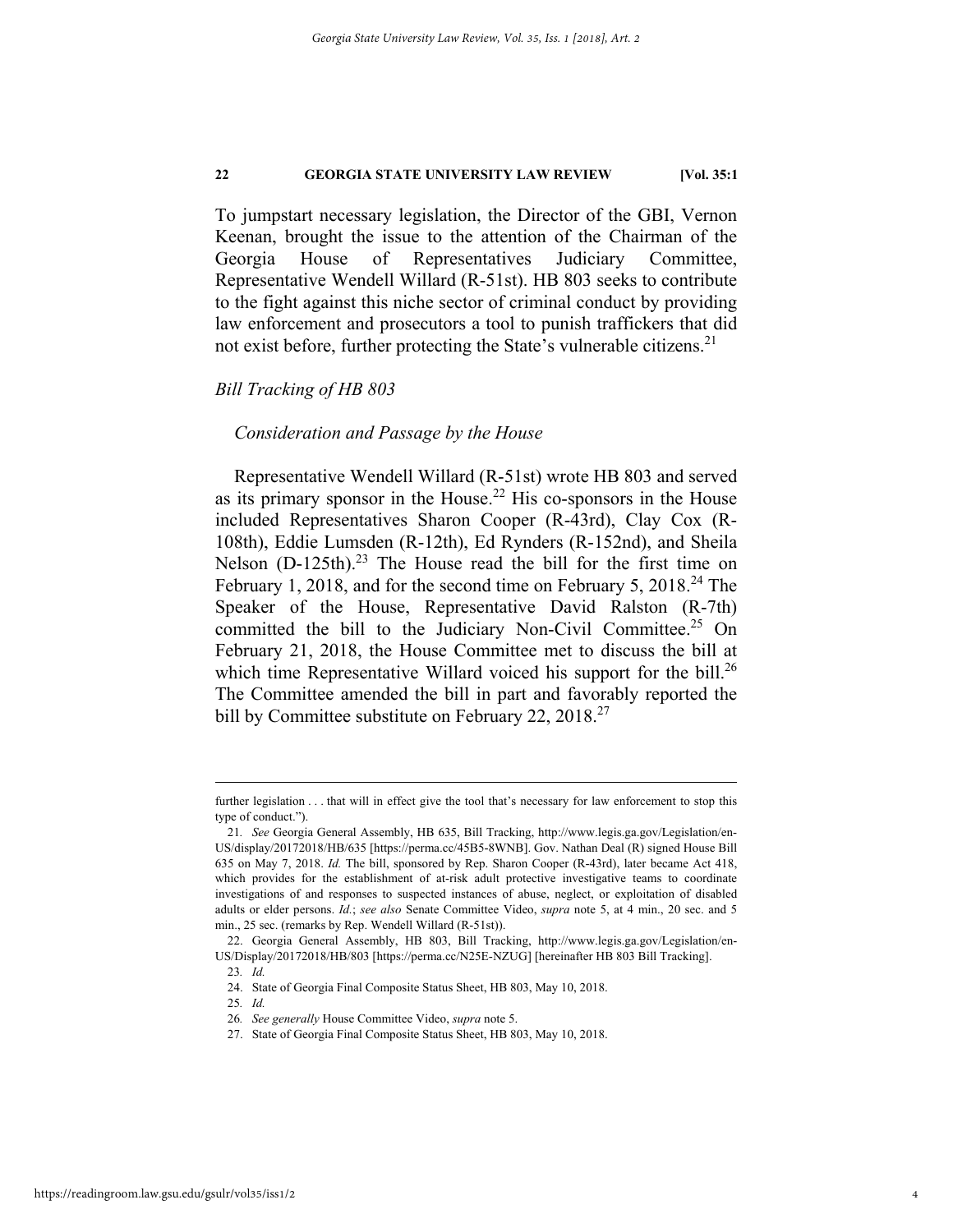**In its amendment, the Committee created an exception for health care providers acting under the guidance of a physician, adding subsection (f) to Section 1.28 The Committee substitute also changed the bill's sentencing structure in subsection (c) of Section 1, eliminating the mandatory minimum language and tiered-punishment system.29 Representative Willard's initial version of the bill had tiers of sentencing based on the number of victims and a five-year minimum prison sentence.30 On behalf of the Committee, the Vice Chairman of the Judiciary Non-Civil Committee, Representative Bert Reeves (R-34th), justified the changes to the bill by citing the difficulties of passing legislation with tiered sentencing provisions.31 In addition, the Committee wanted to give judges more discretion in imposing sentences, while still allowing for harsh punishment under egregious circumstances.32**

**During the meeting, Chairman of the Judiciary Non-Civil Committee, Representative Rich Golick (R-40th), took issue with the word "trafficking," believing that it did not live up to the same meaning as its meaning in other criminal provisions.33 He interpreted the bill to criminalize conduct more likened to fraud.34 After no further concerns, remarks, or amendments, the Committee voted to pass the bill.35 On February 28, 2018, the House read the bill for a third time.36 After this final reading, the House passed and adopted the Committee substitute of HB 803 by a vote of 165 to 1.<sup>37</sup>**

 **31. House Committee Video,** *supra* **note 5.** 

 **<sup>28</sup>***. See* **HB 803 (HCS), 2018 Ga. Gen. Assemb.;** *see also* **House Committee Video,** *supra* **note 5, at 13 min., 9 sec. (remarks by Rep. Bert Reeves (R-34th)).** 

**<sup>29</sup>***. Compare* **HB 803, as introduced, § 1, pp. 2–3, ll. 55–75, 2018 Ga. Gen. Assemb.,** *with* **HB 803 (HCS), § 1, p. 2, ll. 55–57, 2018 Ga. Gen. Assemb.;** *see also* **House Committee Video,** *supra* **note 5.** 

**<sup>30</sup>***. See* **HB 803, as introduced, § 1, pp. 2–3, ll. 55–75, 2018 Ga. Gen. Assemb.** 

**<sup>32</sup>***. Id.*

**<sup>33</sup>***. Id.* **at 14 min., 53 sec. (remarks by Rep. Rich Golick (R-40th)).** 

**<sup>34</sup>***. Id.* **at 15 min., 21 sec. (remarks by Rep. Rich Golick (R-40th)).** 

**<sup>35</sup>***. Id.* **at 15 min., 57 sec. (remarks by Rep. Rich Golick (R-40th)); State of Georgia Final Composite Status Sheet, HB 803, May 10, 2018.** 

 **<sup>36.</sup> State of Georgia Final Composite Status Sheet, HB 803, May 10, 2018.** 

 **<sup>37.</sup> HB 803 Bill Tracking,** *supra* **note 22.**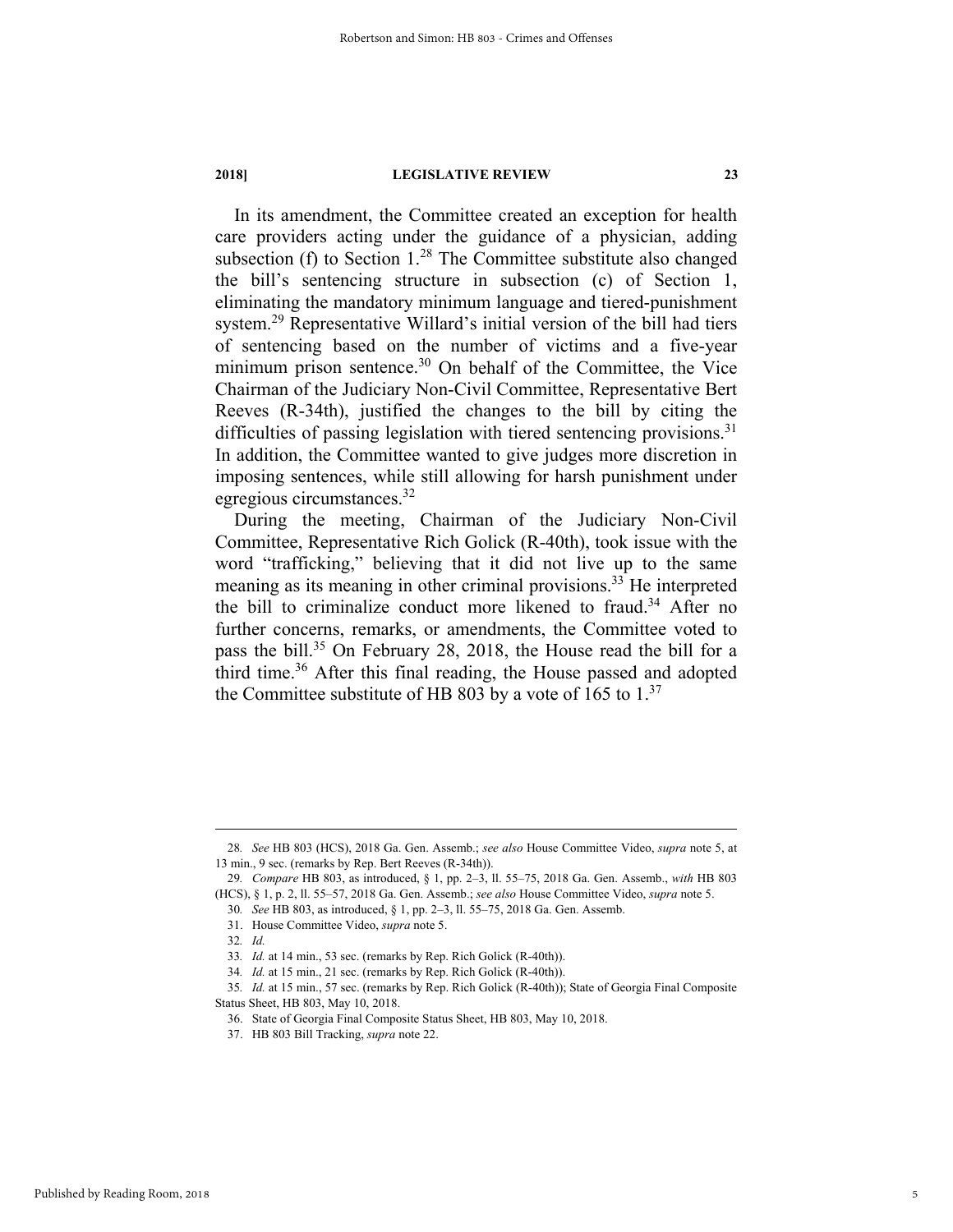# *Consideration and Passage by the Senate*

**Senator Kay Kirkpatrick (R-32nd) sponsored HB 803 in the Senate.38 On March 1, 2018, the Senate read the bill for the first time and referred it to the Health and Human Services Committee.39 On March 20, 2018, the Senate Health and Human Services Committee met to discuss the bill.40 Representative Willard spoke on the bill's behalf.41 GBI Director Vernon Keenan and Chairman of the North Georgia/Cobb Elder Abuse Task Force Jason Marbutt made remarks from the law enforcement and prosecutorial perspective in support of the bill.42 Others, who could not speak due to time limits, attended the meeting in support of the bill.43 However, their remarks were included in the meeting's minutes.44 With no amendments or additions, the Committee voted in favor of a motion to pass the bill.45**

**On March 21, 2018, the Committee favorably reported the bill to the Senate.46 That same day, the Senate read the bill for a second time.47 On March 27, 2018, the Senate read the bill for a third time**  and passed the bill, by unanimous vote.<sup>48</sup> The House sent the bill to **Governor Nathan Deal (R) on April 3, 2018.49 Governor Deal signed the bill into law over a month later on May 7, 2018, transmitting it into Act 419.50 The Act became effective July 1, 2018.51**

**44***. Id.*

 **<sup>38</sup>***. Id.*

 **<sup>39.</sup> State of Georgia Final Composite Status Sheet, HB 803, May 10, 2018.** 

**<sup>40</sup>***. See generally* **Senate Committee Video,** *supra* **note 5, at 1 min., 24 sec. (remarks by Sen. Renee**  Unterman  $(R-45<sup>th</sup>)$ ).

**<sup>41</sup>***. See generally id.*

**<sup>42</sup>***. See generally id.* **at 9 min., 7 sec. (remarks by GBI Dir. Vernon Keenan);** *id.* **at 10 min., 5 sec. (remarks by Asst. District Attorny Jason Marbutt).** 

**<sup>43</sup>***. Id.* **at 12 min., 28 sec. (remarks by Sen. Renee Unterman (R-45th)).**

 **<sup>45.</sup> Senate Committee Video,** *supra* **note 5, at 11 min., 54 sec. (remarks by Sen. Renee Unterman (R-45th)); State of Georgia Final Composite Status Sheet, HB 803, May 10, 2018.** 

 **<sup>46.</sup> State of Georgia Final Composite Status Sheet, HB 803, May 10, 2018.** 

**<sup>47</sup>***. Id.*

**<sup>48</sup>***. Id.*

**<sup>49</sup>***. Id.*

**<sup>50</sup>***. Id.*

 **<sup>51.</sup> HB 803 Bill Tracking,** *supra* **note 22.**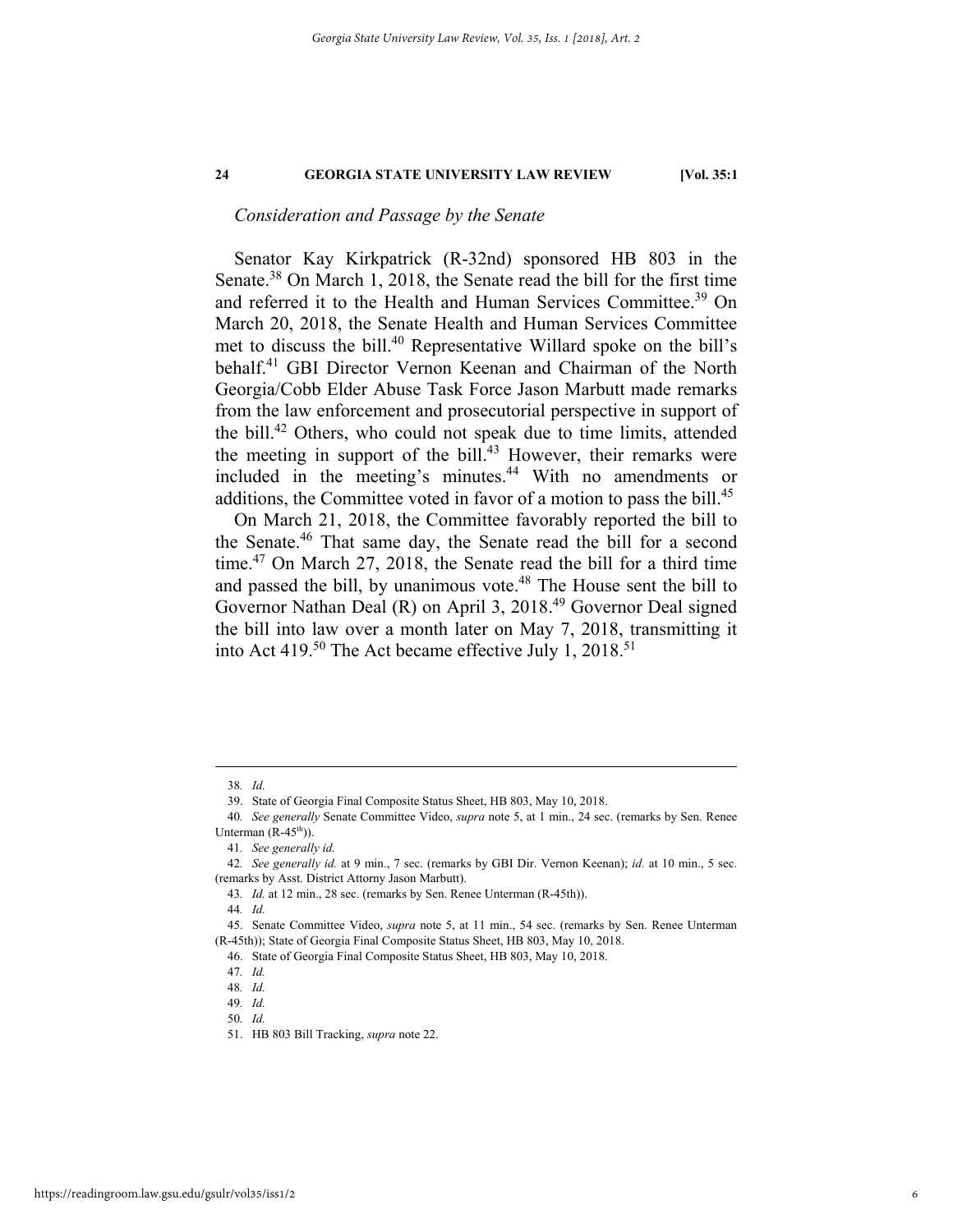# *The Act*

**The Act amends Article 8 of Chapter 5 of Title 16 of the Official Code of Georgia Annotated.52 The overall purpose of the Act is to "prohibit the trafficking of disabled adults, elder persons, or residents and to provide for penalties for those who are found in violation."<sup>53</sup>**

**Section 1 of the Act adds Code section 16-5-102.1 to Article 8 of Chapter 5 of Title 16.54 The Act maintains all of the original language of the other Code sections, and it repeals all laws in conflict with the Act in Section 2.55 The new language in Code section 16-5- 102.1 provides definitions of terms used throughout the section; defines the offense of trafficking disabled adults, elder persons, or residents; provides the penalties for violations; and defines exemptions from the rule.56**

# *Section 1 Definitions*

**Section 1 begins by defining the terms used throughout the section in subsection (a)(1) by providing different scenarios that would be considered "coercion" under the law.57 Subsections (a)(1)(A) through (E) provide five separate instances where a court should find that a party has coerced a disabled adult, elder person, or resident under the new Code.58 Subsection (a)(1)(A) states that any causing or threatening of bodily harm, physical restraint or confinement, or threats to physically restrain or confine these groups of citizens will constitute coercion.59 Subsection (a)(2) provides that "controlled substance" will maintain the same meaning that was set forth in Code section 16-13-21.60**

 **<sup>52. 2018</sup> Ga. Laws 608.** 

**<sup>53</sup>***. Id.* 

 **<sup>54. 2018</sup> Ga. Laws 608, § 1, at 609–10.**

 **<sup>55. 2018</sup> Ga. Laws 608, §§ 1–2, at 609–10.** 

 **<sup>56.</sup> O.C.G.A. § 16-5-102.1 (2018).** 

 **<sup>57. 2018</sup> Ga. Laws 608, § 1, at 609.** 

**<sup>58</sup>***. Id.* 

**<sup>59</sup>***. Id.* 

**<sup>60</sup>***. Id.*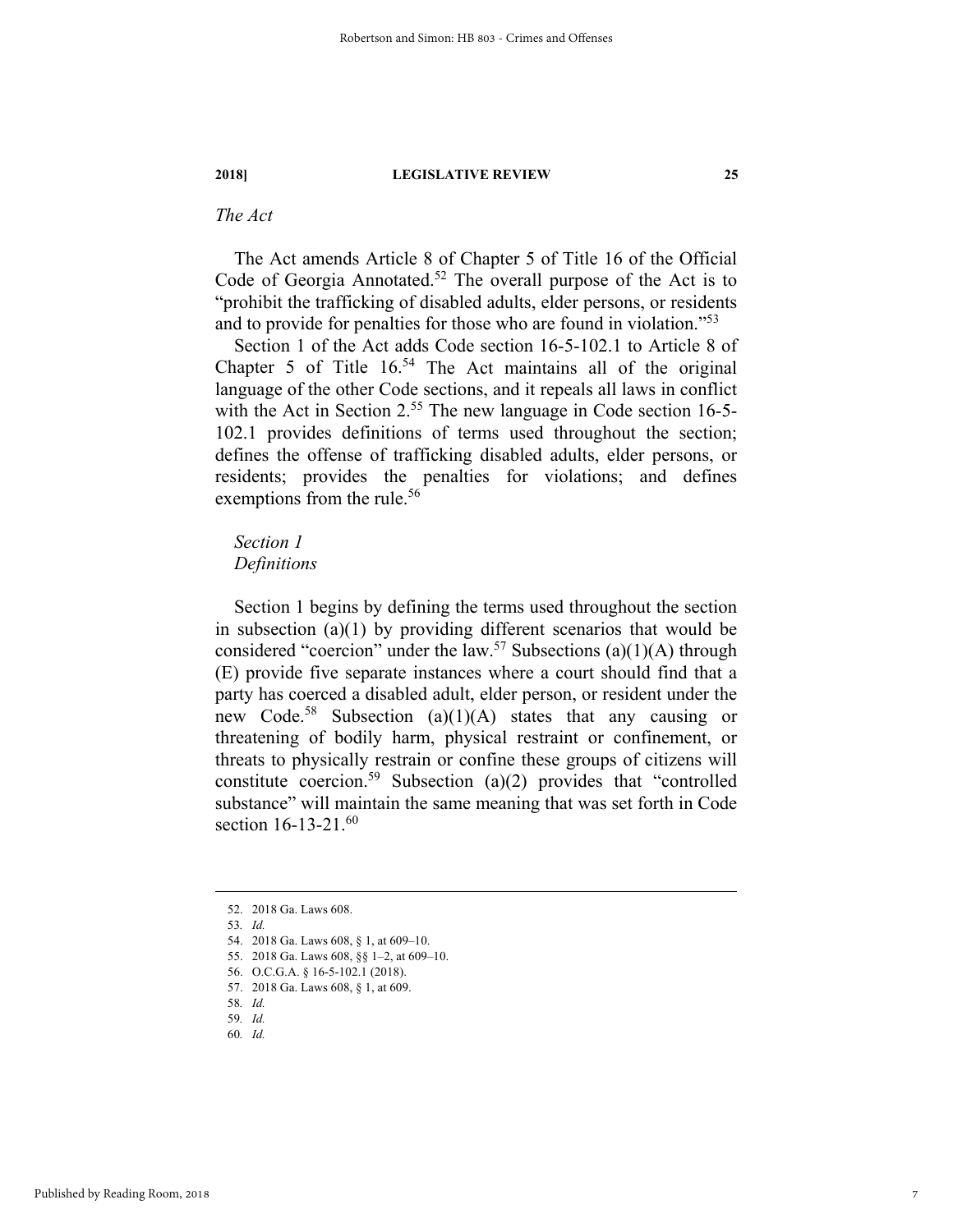**"Deception" is defined in subsection (a)(3) by providing three separate instances where an act will be considered deceiving a**  disabled adult, elder person, or resident.<sup>61</sup> The Act defines deception, **in part, as "creating or confirming another person's impression of an existing fact or past event which is false and which the accused knows or believes to be false."62 Deception also occurs when someone maintains the "status or condition" of an elderly or disabled adult arising from a promise of the elderly or disabled adult's personal services as a security for a debt, if the value of those services are not applied to the debt or the length and nature of the services are not limited and defined.63 Preventing disabled adults or the elderly from obtaining information about the debt also constitutes deception.64 Finally, promising such benefits or services when the accused does not intend to deliver or perform the services or knows that the services will not be delivered or performed is considered deception.65**

**Section 1 continues defining new terms in subsection (a)(4) by providing that any illegal or improper use of a disabled adult, elder person, or resident's resources through the use of "undue influence, harassment, duress, false representation, false pretense, or any other similar means" for the accused's or someone else's profit or**  advantage will be considered "exploitation" under the Act.<sup>66</sup> The Act **then defines "[i]solation" as preventing such persons from contacting their friends or family as well as welfare agencies, law enforcement officers, health providers, or others against such persons' wishes or without their knowledge.67**

# *New Offenses and Corresponding Punishments*

**Following the subsection (a) definitions, subsection (b) defines the offense of trafficking of a disabled adult, elder person, or resident.68**

**68***. Id.*

 **<sup>61</sup>***. Id.* 

**<sup>62</sup>***. Id.*

 **<sup>63.</sup> O.C.G.A. § 16-5-102.1(a)(3)(B) (2018).** 

**<sup>64</sup>***. Id.* 

 **<sup>65.</sup> O.C.G.A. § 16-5-102.1(a)(3)(C) (2018).**

 **<sup>66. 2018</sup> Ga. Laws 608, § 1, at 609.**

**<sup>67</sup>***. Id* **at 610***.*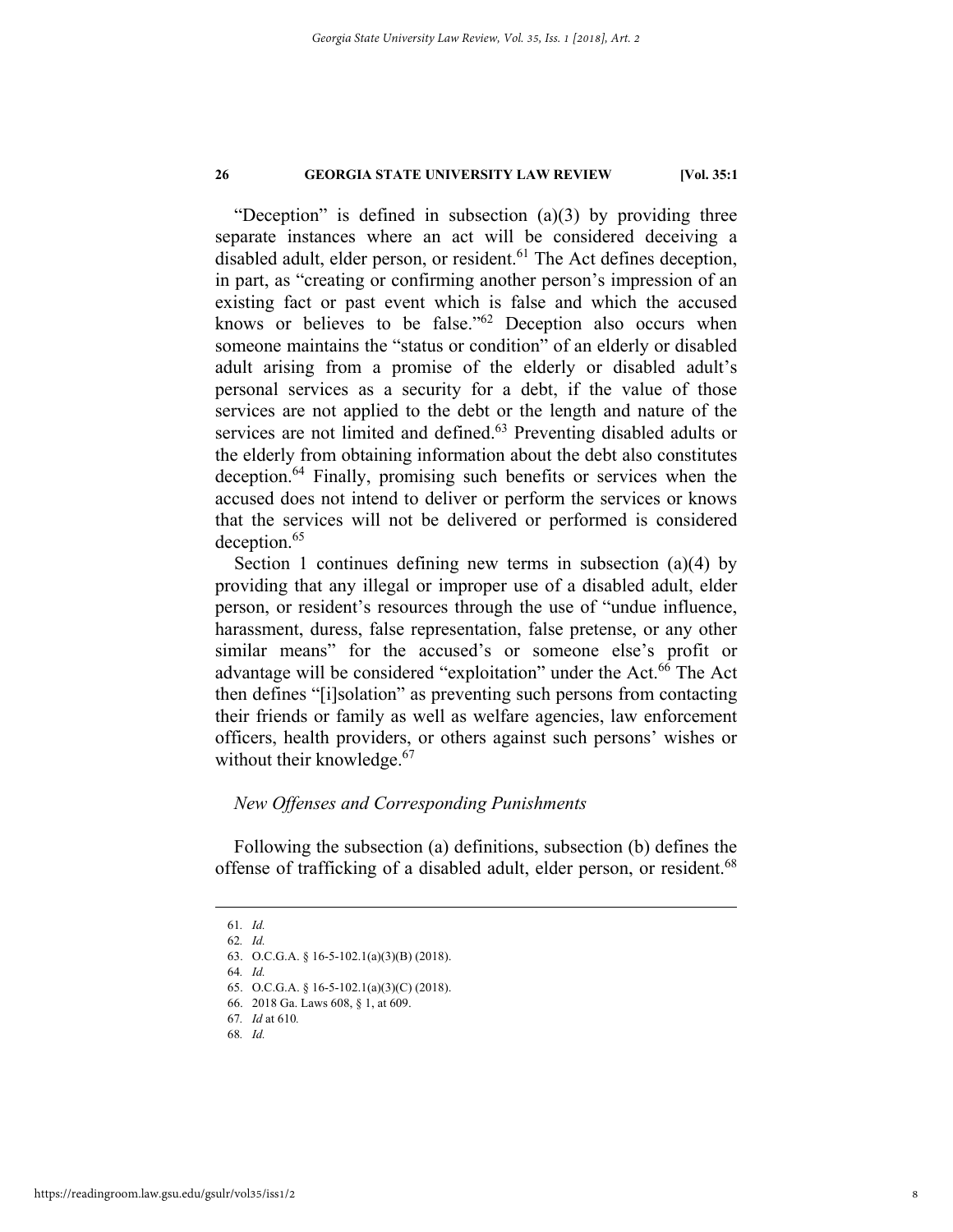**Any person who "through deception, coercion, exploitation, or isolation" commits the offense of trafficking when he or she "knowingly recruits, harbors, transports, provides, or obtains by any means a disabled adult, elder person, or resident" so that he or she may appropriate the victim's resources for their own or another's benefit.69 However, evidence of a mere failure to deliver benefits or perform services will not alone constitute enough evidence to authorize a conviction.70**

**Subsection (c) lists the penalty and provides that a violator will be guilty of a felony and, once convicted, will be subject to imprisonment for one to twenty years or fined up to \$100,000, or both.71 Subsection (d) provides that each individual violation of subsection (b) constitutes a separate offense and will not merge with other offenses.<sup>72</sup>**

**The simplified penalty section reflects changes made in the Committee substitute that eliminated the mandatory minimum language and tiered-punishment system.73 The original version of the bill had tiers of sentencing based on the number of victims and a five-year minimum prison sentence.74 However, as previously discussed, the Committee simplified the structure of penalties because of the difficulty of passing legislation with tiered sentencing provisions and so that judges may have more discretion.75**

# *Exceptions*

**The new Code section lays out an exception for certain individuals who may otherwise violate subsection (b) in the course of their employment.76 Subsection (f) provides that the new Code section will neither apply to physicians or people under a physician's direction nor a hospital, hospice, or long-term care facility or employees and** 

 **<sup>69.</sup> O.C.G.A. § 16-5-102.1(b) (2018).** 

 **<sup>70.</sup> O.C.G.A. § 16-5-102.1(e) (2018).**

 **<sup>71.</sup> O.C.G.A. § 16-5-102.1(c) (2018).**

 **<sup>72.</sup> O.C.G.A. § 16-5-102.1(d) (2018).**

**<sup>73</sup>***. See supra* **note 29 and accompanying text.** 

**<sup>74</sup>***. See* **HB 803, as introduced, 2018 Ga. Gen. Assemb.** 

 **<sup>75.</sup> House Committee Video,** *supra* **note 5, at 13 min., 56 sec. (remarks by Rep. Bert Reeves (R-34th)).** 

 **<sup>76.</sup> O.C.G.A. § 16-5-102.1(f) (2018).**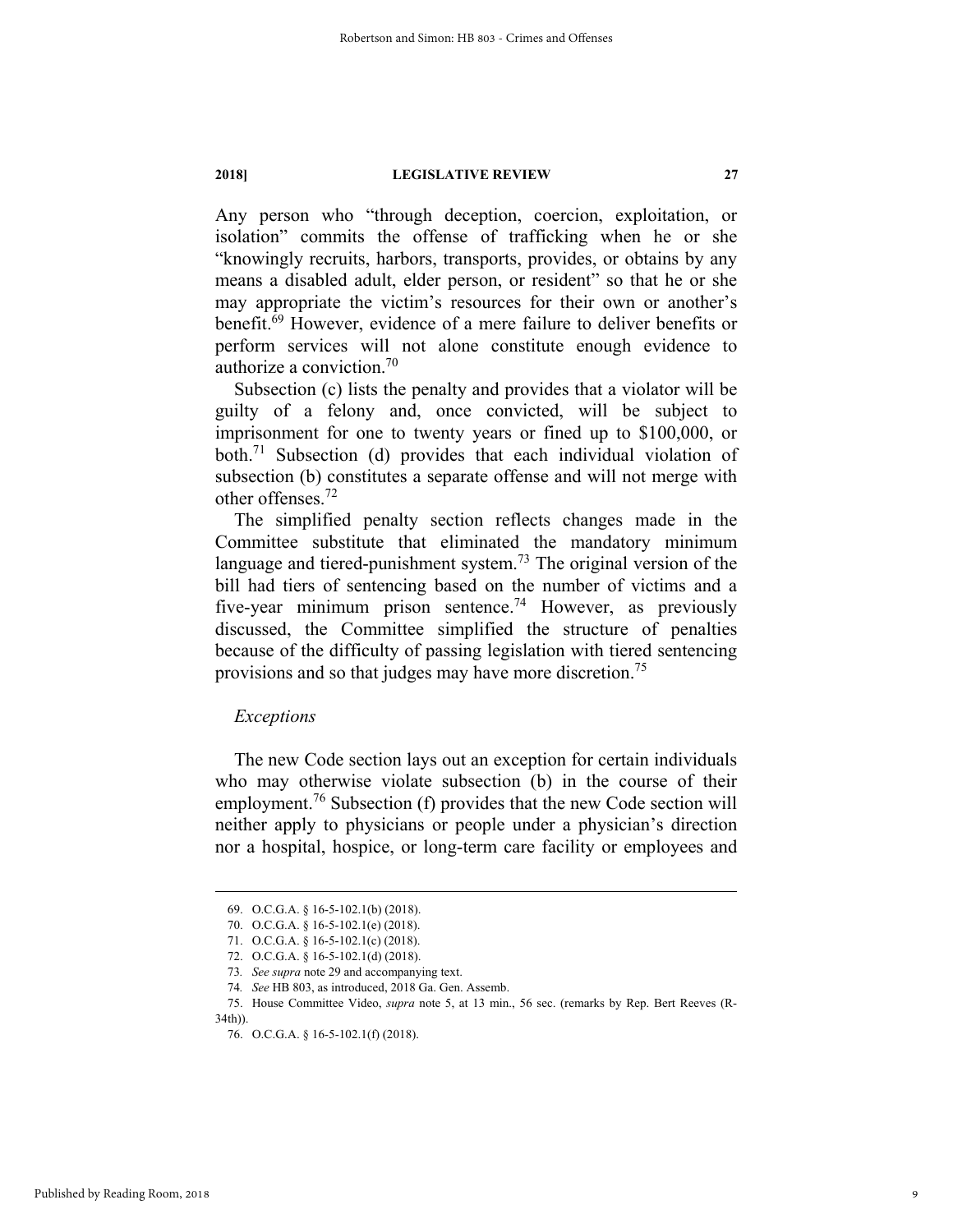**agents of such institutions.77 In order to qualify for this exception, the person must be acting in good faith within the scope of the employment or agency, a durable power of attorney, an advance directive, a Physician Orders for Life-Sustaining Treatment form under Code section 31-1-13, an order not to resuscitate, or the instructions of the patient or the patient's lawful surrogate decision maker.<sup>78</sup>**

# *Analysis*

# *New Law Enforcement Vehicles for Protection of the Elderly and Disabled*

**Representative Wendell Willard (R-51st) introduced the Act to further the recent legislative initiative of protecting disabled people and the elderly from being abused by "completing the circle of legislation necessary to make sure that the vulnerable individuals in [Georgia] are protected."79 The GBI recognized that there was a criminal enterprise operating within Georgia that took advantage of the disabled and elderly, yet the GBI was powerless to stop it.80 Prior to the passage of Code section 16-5-102.1, an abusive criminal could avoid the GBI's grasp by transporting the disabled and elderly around the state.81 However, the addition of these provisions has provided the GBI the "tool that's necessary for law enforcement to stop this type of conduct."82**

**With the passage of the Act, the GBI and other law enforcement may now protect the elderly and disabled from being merely coerced by a party who attempts to take advantage of them.83 Now, law enforcement can take action against a wide range of strategies used to**  "warehouse" and transport the elderly and disabled.<sup>84</sup> Prior to the

 **<sup>77. 2018</sup> Ga. Laws 608, § 1, at 610.**

 **<sup>78.</sup> O.C.G.A. § 16-5-102.1(f).**

 **<sup>79.</sup> House Committee Video,** *supra* **note 5, at 9 min., 0 sec. (remarks by Rep. Wendell Willard (R-51st)).** 

 **<sup>80.</sup> Senate Committee Video,** *supra* **note 5, at 6 min., 45 sec. (remarks by GBI Dir. Vernon Keenan).**

**<sup>81</sup>***. Id.* **at 4 min., 20 sec. (remarks by Rep. Wendell Willard (R-51st)).**

**<sup>82</sup>***. Id.*

 **<sup>83.</sup> O.C.G.A. § 16-5-102.1(a)(1) (Supp. 2018).** 

**<sup>84</sup>***. Id.*